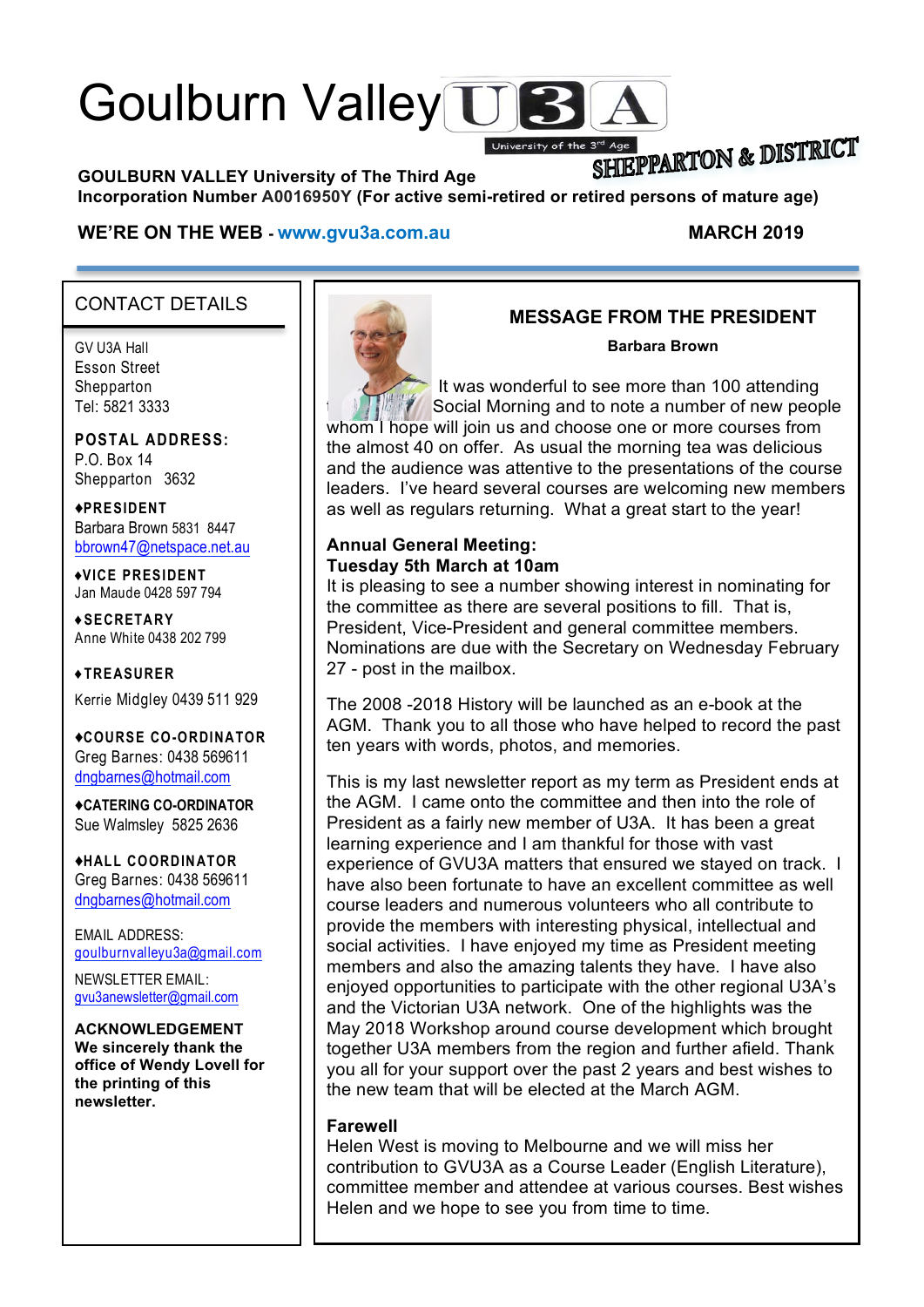## **NATURAL RESOURCES & REGIONAL DEVELOPMENT**

**FRIDAY MARCH 1**, 10 am U3A Hall

**GUEST SPEAKER**; Pat Feehan, U3A member and consultant

**SUBJECT,** What is the future for the Shepparton Irrigation Region

**FRIDAY MARCH 8,** 10am U3A Hall

**GUEST SPEAKER**, Barry Croke, Former principal of Dookie College

**SUBJECT**: Moods impacting on Northern Victoria.

### **BUS TRIP, FRIDAY MAY 3, BROWN BROS. MILAWA**

Departs Ford's Bus Depot, Telford Drive Shepparton 8 am, returns approx. 5pm This trip includes a winery tour conducted by John Brown & staff, followed by an informative wine tasting. Lunch at the epicurean centre and John Brown AO will give a presentation on the history of the business.

**COST \$50**. Money required by April 12 Natural Resources & Regional Development meeting.

John Dainton ph5821 3881 or mob. 0417 549 502

### **OPERA APPRECIATION**

10 members including several new people travelled to Wangaratta to see Marnie and this new opera was very well received.

Next- an oldie but a goldie. A new production of La Traviata screens on Sunday March 17. Once again murder, mayhem and passion are the main ingredients.

Ring Madeline on 0417580025 for information. We car pool and a ride can usually be organised.

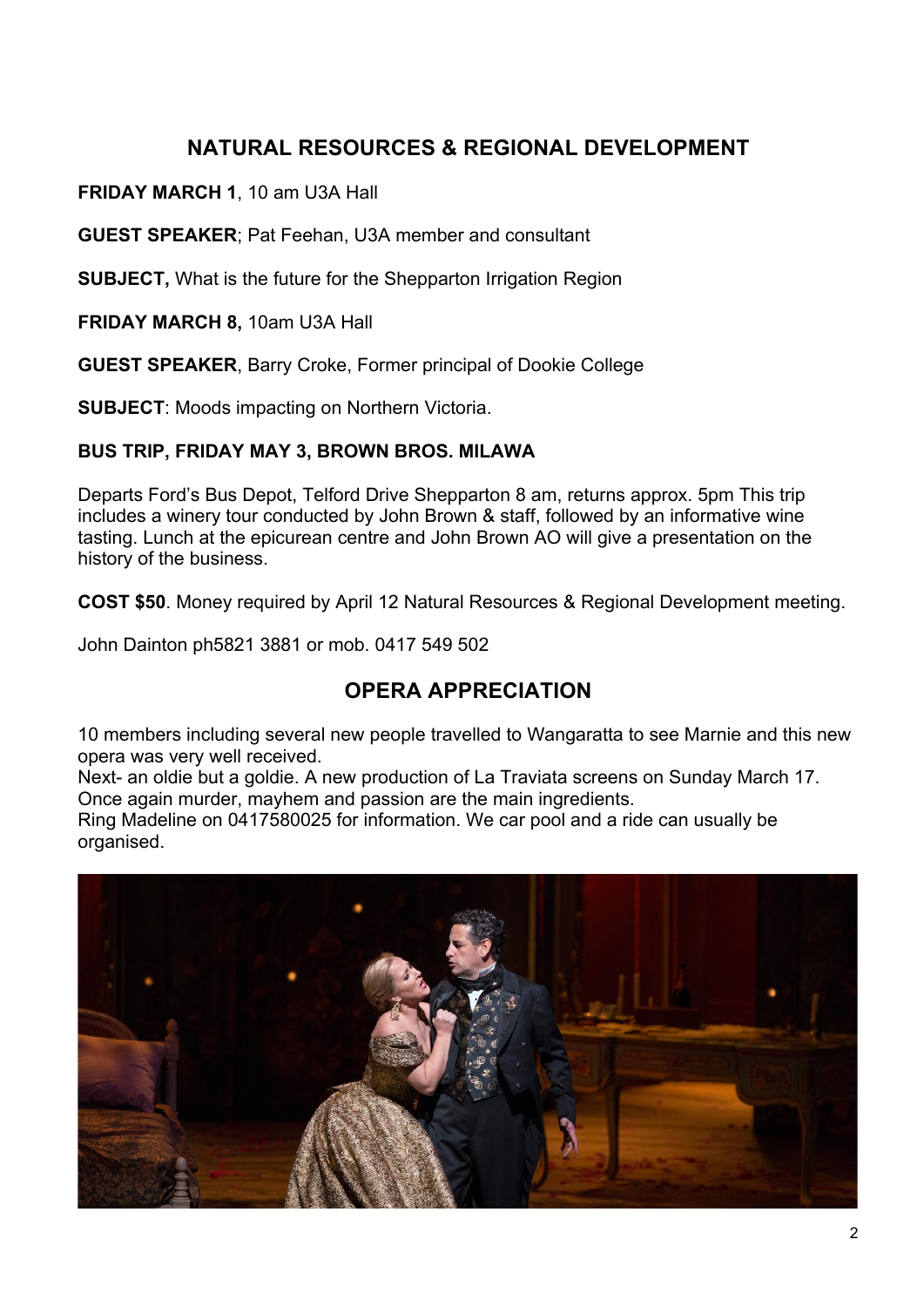## **LEARN TO PLAY BRIDGE**

Would you like to learn to play bridge? A course will be run by Shepparton bridge Club, for U3A members, starting at 6pm Wednesday 27 March.

The course is suitable for those with no previous experience and also for those seeking to refresh their bridge skills. The course will run over four weeks, followed by a few weeks of supervised bridge.

For further information contact Derek Poulton email dcp.klp@gmail.com, ph 58254112 or on the web www.wix.com/sheppartonbridgeclub/2013.

### **BIRD WATCHING**

Our first outing will be on the 20th March at the Victoria Park Lake Shepparton as it is the only venue that has water in the local area. This is a morning outing so please meet at the U3A hall at 9am or at the west side of the lake near the bridge over the Goulburn River. Please contact Don Roberts 58252404 M 0448889224 or Marg Clarke M 0429350875.

### **WRITING4PLEASURE**

The current members of the WRITING4PLEASURE group, extend a warm welcome to any members who feel they would like to join us and have a go at writing. Come along; it's fun and gives the brain a workout.

We meet at **1.00 to 3.30 p.m**.

On the **THIRD THURSDAY** of each month,

### **Venue** - **Shepparton Library meeting room**.

A small cost of \$2.00 per person, covers hire of room and tea/coffee.

Each month a different member of our group, provides **two topics** for us to write approximately 500 words.

#### **Topics for March - A Favourite Destination**

#### **- Unexpected**

We welcomed the first month of our writing year, with some interesting stories from members. However, the highlight of the meeting may have been the distribution of our WRITING4PLEASURE book. A *very big thank you,* to Joan Giuliani and Mary Heneghan for their valuable time and expertise in compiling, editing and positioning, members' stories/poems from 2018. The end result - a WRITING4PLEASURE book to be proud of.

Each month, I will include a writing quote from a famous author.

**QUOTE** *- "Exercise the writing muscle every day, even if it is only a letter, notes, a title list, a character sketch or a journal. Writers are like dancers and athletes. Without that exercise, the muscles seize up." - Jane Yolen*

**CONTACT: Lyn Austin.** Phone - **0468 312 602**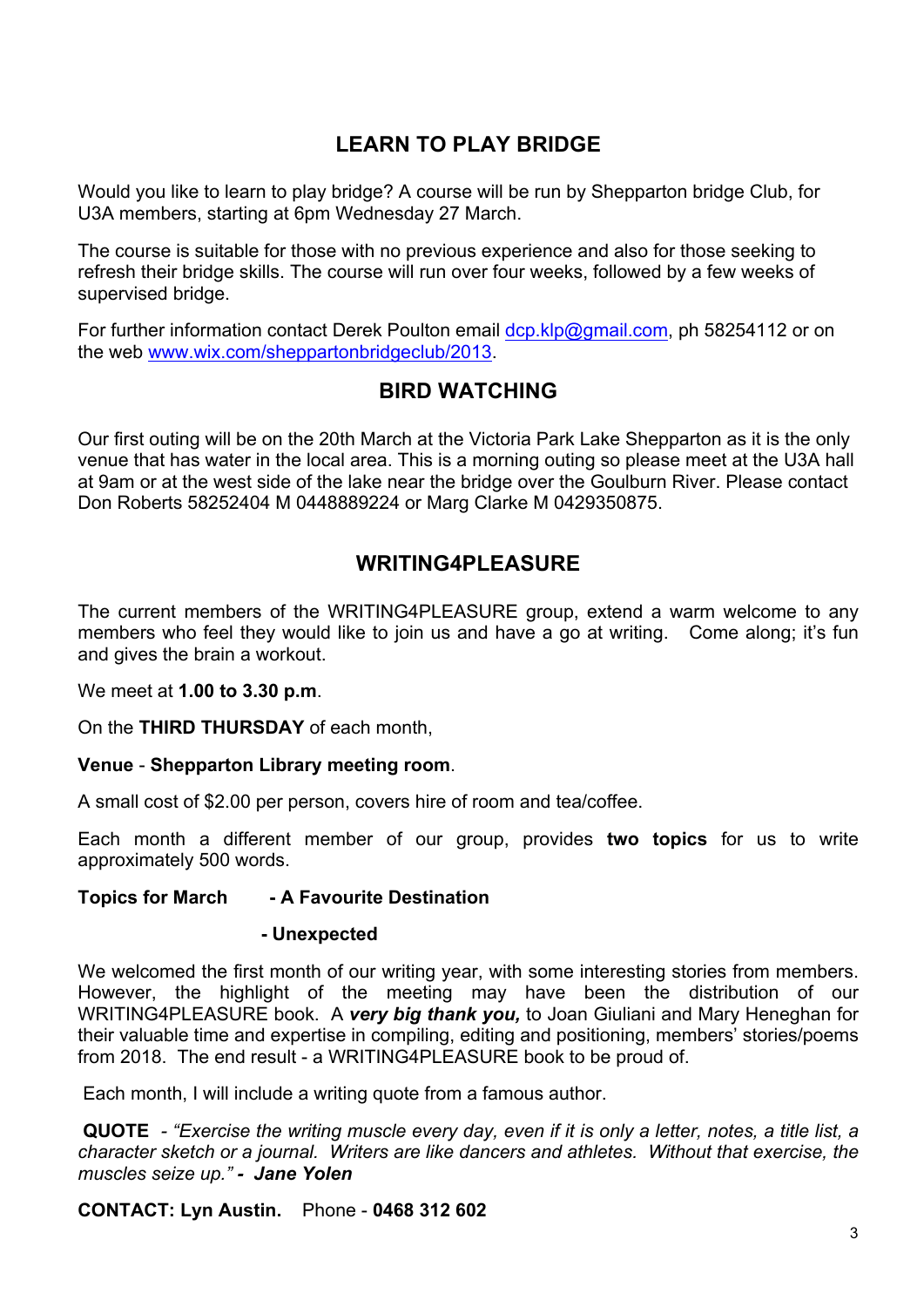### **PHOTOBOOKS**

Due to lack of numbers, Photobook sessions will not be held on Thursday afternoons. Should anyone wish to learn about how to create a photobook, contact me and I'll try to fit you in on a regular Monday afternoon session. David Muir 0414881369

### **EBAY/GUMTREE/PAYPAL**

A number of people have asked about sessions specifically on EBay and Gumtree. A limited number of sessions will commence on Thursday 28th February at 3pm. Those wishing to attend, please contact me. David Muir 0414881369

### **WALK AND TALK**

On **Wednesday March 13** our walk for the morning will be at Moira Park, led by Bev and Tony Palma. Please meet at U3A at 8.45 for a 9am start in shared transport. If it is easier for you, go directly to Moira Park, (turn right into Moira Drive off the main road just past Kialla West school). Bev and Tony will wait for you there from 9am. Bring your own morning tea and wear clothing and footwear suitable for the day. You may need sunscreen and water to carry. New members are welcome to join us for a morning out in the fresh air.

Our walk in Nathalia turned out very well on quite a cool day compared with the scorching temperatures lately. Our photo shows us with a statue of a wood cutter swinging a broad axe which was an essential tool in the development of the timber industry in the Barmah forest and surrounding towns. Thanks to Bobby Dohnt for showing us



points of interest in the town where he grew up, and also Marie and Dr Bill O'Hare who joined us and reminisced about the time they lived and worked there.

On April 10, Ted Stephens is organising a long day trip to Harrietville to visit the extensive Shady Brook garden which should be in full autumn colour then. Everyone is welcome to join the trip, meeting at 8am at U3A and travelling in private cars. The plan is to have our morning tea at Myrtleford, stop at Harrietville and walk around the historic Dredge Hole, then have our lunch, then at 1.30 John Atkins will walk around his gardens with us and explain what everything is.

Christine Wilson 5822 1474 0428 399 648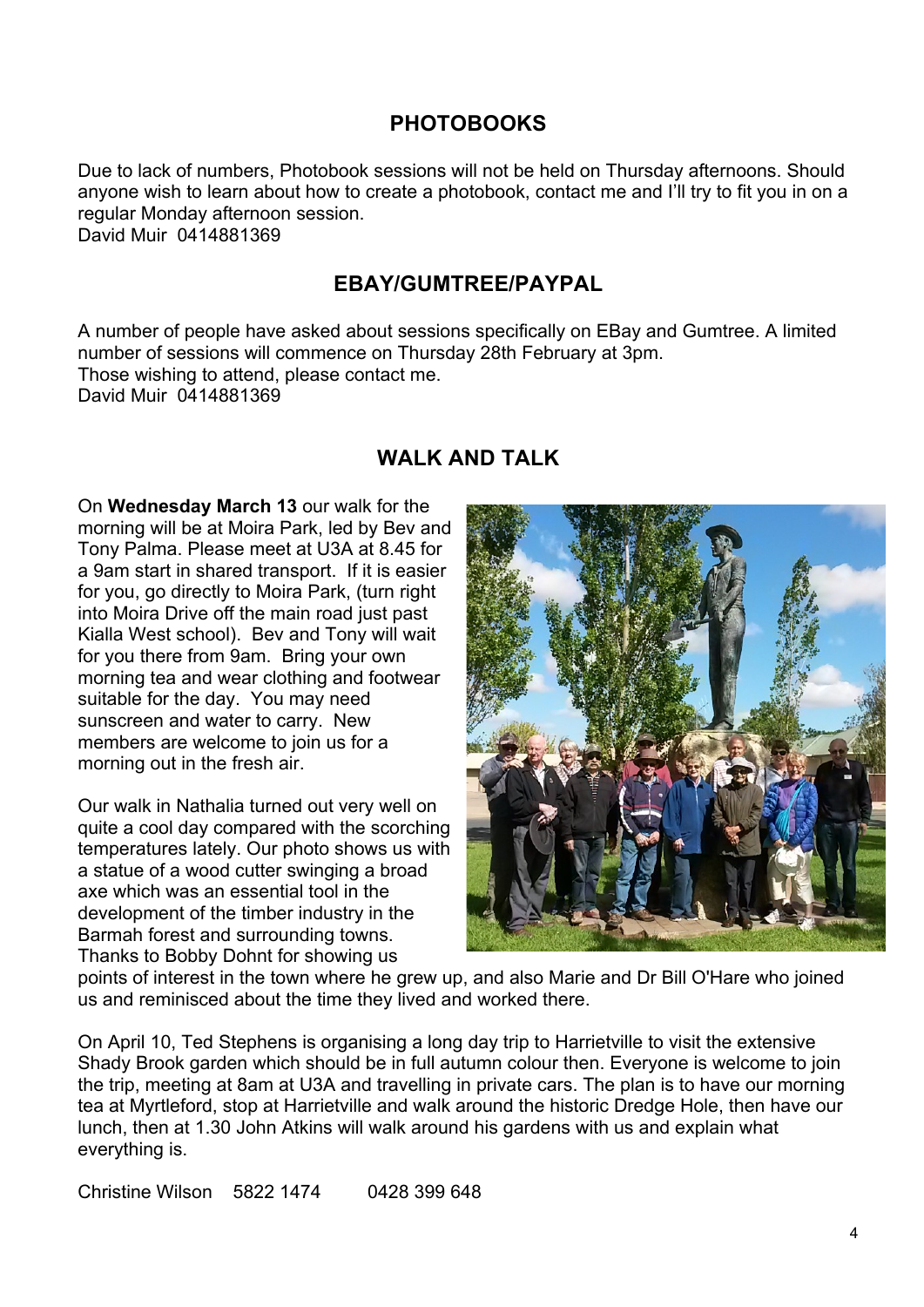### **U3A MEDITATION**

If you would like to attend the series of 6 Meditation sessions planned to start on Tuesday 30 April, 4 -5pm, please contact the Course Leader Jill Riordan at marigold.riordan@gmail.com Three people already registered but we need 1 more participant for this course to go ahead.

### **COMMUNITY REWARDS PROGRAM**

If you shop at Fairleys IGA in Numurkah Road you may like to sign up for a community rewards tag at the desk. You show this tag every time you shop at IGA - at the supermarket, the cafeteria or the bottleshop. Towards the end of the year our U3A group is given a cheque to spend on whatever the committee decides is needed for the club. Around \$500-\$600 is a great help for the club and it doesn't take much effort. Please consider signing up to the program. If you have any questions please ring Gail on 58211315.

### **Q3A QUIZ FOR THE THIRD AGE**

It was wonderful to have 18 eager members at our February quiz session. We challenged our memories while having a few laughs. Everyone is welcome to attend any month that suits them, and we try to include a wide range of topics to appeal to all interests. Try these:

Name 3 towns/suburbs in Victoria with a 3 letter name.

How many wives of Henry VIII were not named Anne or Catherine?

Where would you find the Ocean of Storms?

February answers: Something Stupid, Jupiter, Seaweed.

Our next quiz session will be 10am - 12 noon, Monday 18 March.

Susan McCarten susanmccarten2013@gmail.com 0437 215 130

### **SCIENCE MATTERS**

Nigel Liggin's series on 'Chemistry in the Marketplace" will continue on Monday March 4th at 1.30pm. This series shows how carbon is combined with other elements to make the chemicals we use in the kitchen, laundry and medicine chest.

Our STEM (science, technology, engineering and maths) series talks for the third Monday continue on the 18th, also at 1.30, with a talk by Ray Pearson titled "What I Think I Know about Bitcoin and Blockchain". Cryptocurrencies are an attempt to create a digitised anonymous currency free of the conventional banking system. They are often associated with the dark web and secret (read illegal) exchanges of wealth, free of government scrutiny (ie. anonymous). Blockchain technology has also been proposed as a way of recording the transfer of ownership of other assets, such as land or shares, that would be cheaper than our present systems.

Contact: Allan Wilson 5822 1474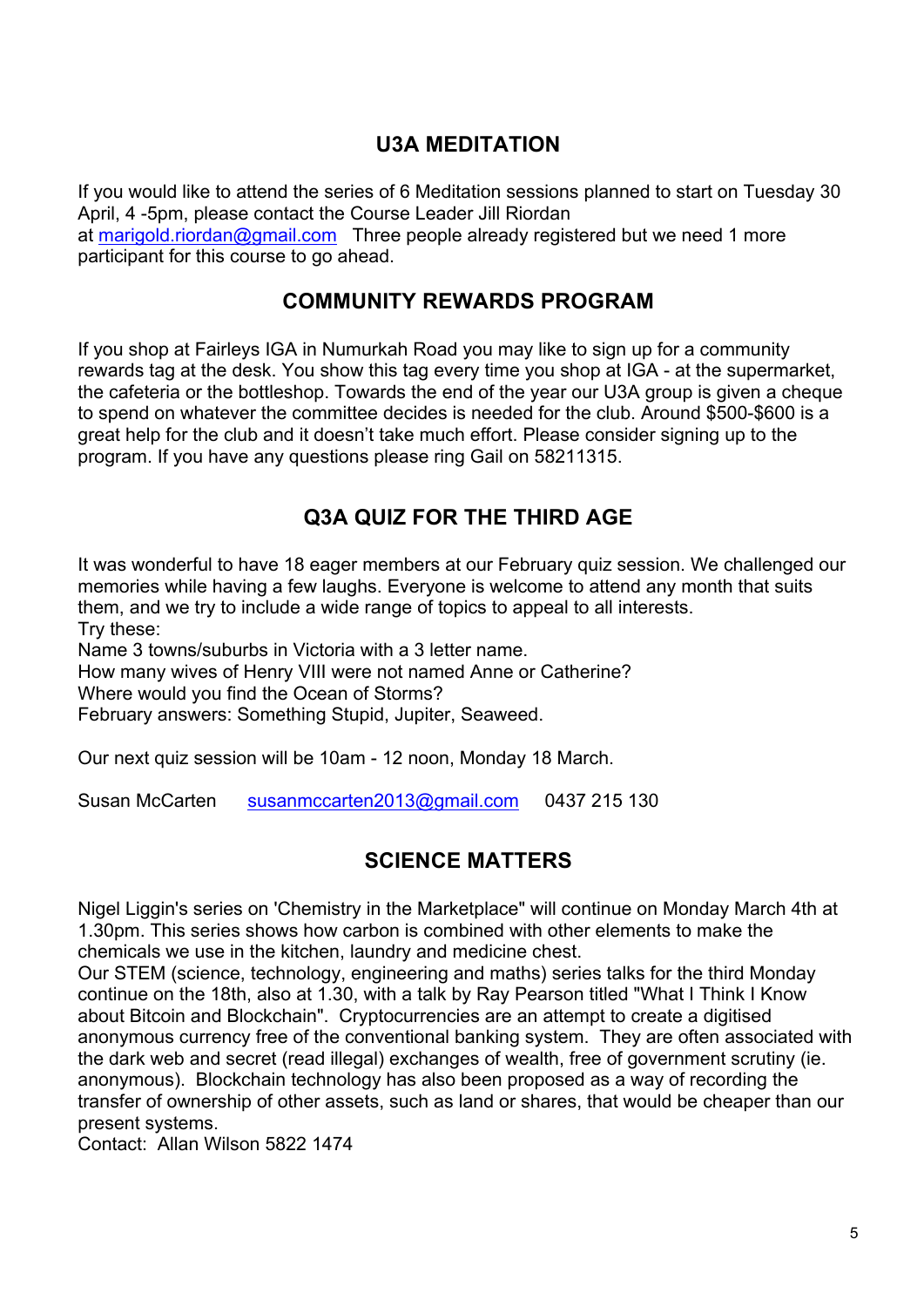### **FILM CLUB**

2nd Monday of month at 2 pm in club rooms. "SECRETS AND LIES"

Janiene Sandford 0409 337 520

### **CANINE CAPERS**

1st Monday of the month 8:30 am at the Lake. Meet just past Aqua moves for walkies with or without dogs.

Janiene Sandford 0409 337 520

### **TAI CHI COURSE**

Barb Kitto will be at a wedding and will be unable to take the Tai Chi class scheduled for Friday March 1.

### **LEGAL TALKS**

Legal talks with Marshall Richards will start at 10 am on April 1st (not March 4th as previously stated). You don't have to believe everything you read but you should believe this.

### **MONDAY LUNCH GROUP**

The Monday Lunch Group will meet at the GV HOTEL on the 4th of the month. Then on the Labour Day holiday the venue is the Shepparton Club. This is followed by The Sherbourne Hotel on the 18th and finally on the 25th at King City. Everyone is welcome to attend. We have booked for 12 people at each venue but we can quickly add more tables if they are needed. Ring Gail on 58211315 if you have any questions.

### **'EVERYTHING YOU NEED TO KNOW AT GVU3A'**

U3A is more than joining groups and enjoying the company of members. It's also about tasks such as setting up rooms, finding the light switches, checking the doors are locked and a myriad of other jobs which have to be done. The committee as members of this voluntary organisation has puzzled over how to inform members about these matters. A small group of very experienced members have put together a suggested list of 'Everything You Need to Know' to help you to know where and who can help you find what you need. I suggest you place it in a prominent position at home, particularly if you are a new member and read it through from time to time. It is a long list but something may have been missed and if so, please let any one of the Committee know. Particularly useful for new members and reminders for ongoing members.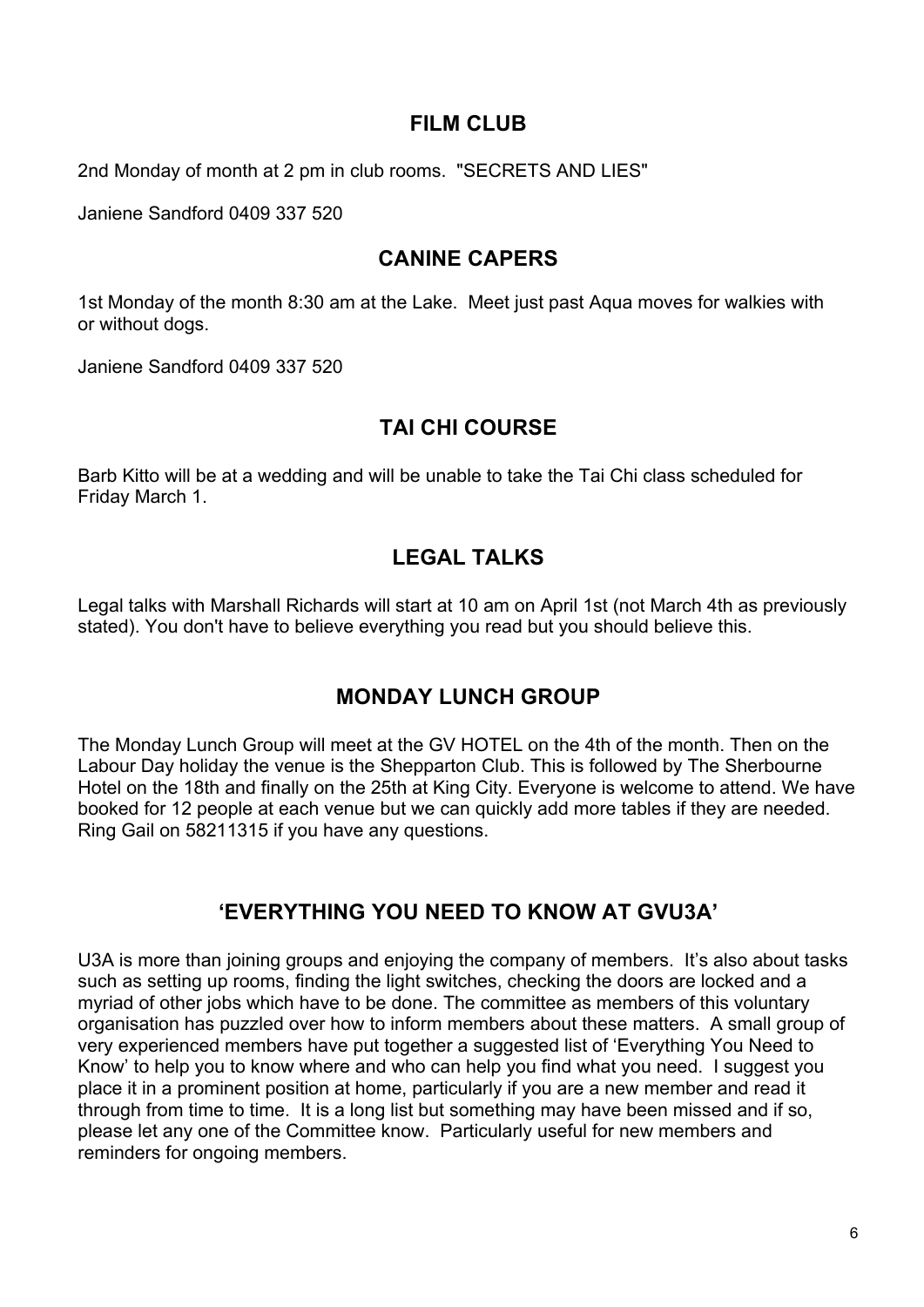### **General**

- Newsletter/Minutes/Course Timetable available on website: https://www.gvu3a.com.au
- Emergency Contact Card (available at door) please fill in and carry it with you at all times
- Name badge provided and should be worn when attending any U3A activity/event
- Name badge to be taken with you and not left at hall
- Name badge request sheet on table near door
- Receipts in box on entry table
- Sign in book at the door should be signed for each visit to the hall
- Names of members attending activities away from the hall must have names put in Sign In book by course leader
- Tea/coffee always available for a cost of 50c
- Free SENIORS newspaper available each month please take and read
- First Aid kit available in U3A kitchen
- Defibrillator on wall near kitchen training of use available
- First Aid book in the entry area to be completed following the injury in hall/outdoor activity
- Monthly newsletter emailed
- If no email address, collect newsletter from the pigeonhole near door. Save postage by having newsletter emailed or collected
- When last to leave the hall, must ensure lights/air conditioners/heating/fans are turned off and all doors are locked
- Changes to member details must be notified to the Secretary to ensure GVU3A records are accurate and up-to-date
- When parking in the car park, ensure park between the white dots to ensure maximum car parks are available

### **Library**

- DVDs, library books and jigsaws are available for borrowing.
- Record name, date and item taken in appropriate book
- Items can be donated to the library

#### **Noticeboards around the Main Hall**

- 1. Inside front door Current Newsletter, Course time table and Course descriptions
- 2. Near kitchen Constitution/policies, etc
- 3. Next noticeboard U3A Activities and information
- 4. Near toilets "Adverts" for outside group events

#### **Phone: GVU3A Ph 5821 3333**

- If incoming phone calls relate to new member enquiry and member cannot help,
	- Take name and phone number of callers
		- o Advise enquirer someone will phone back within the next couple of days
		- $\circ$  Put the information in the box near the office
		- $\circ$  The above information to be put on a laminated note near the phone so any member can handle enquiries
		- o GVU3A